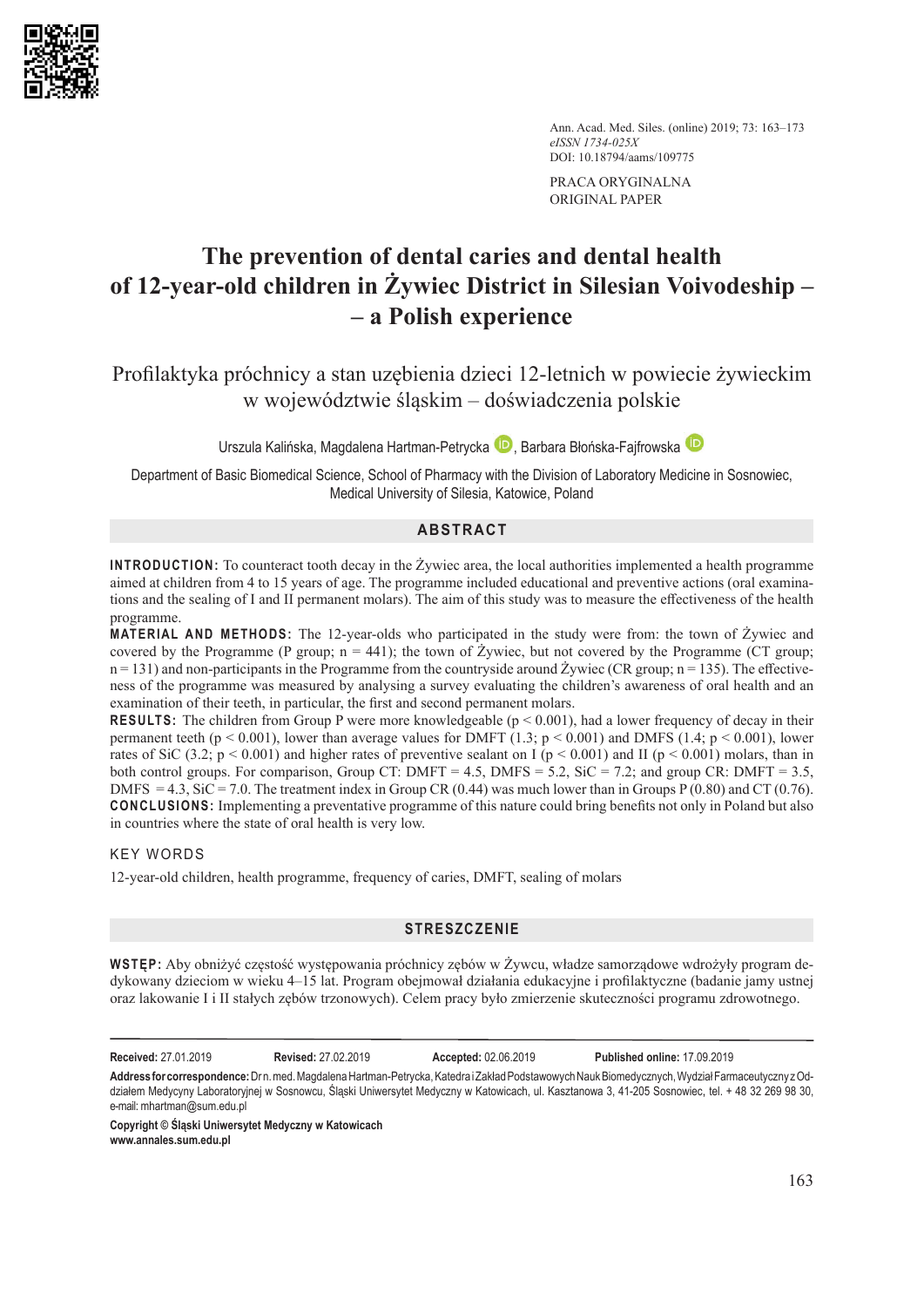

**MATERIAŁ I METODY:** W badaniu wzięli udział 12-letni uczniowie: z miasta Żywiec objęci programem profilaktycznym (grupa P; n = 441); z miasta Żywiec nieobjęci takim programem (grupa CT; n = 131) oraz ze wsi w powiecie żywieckim, również nieuczestniczący w programie (grupa CR; n = 135). Skuteczność programu była oceniana na podstawie wiedzy dzieci na temat zdrowia jamy ustnej oraz oceny stanu uzębienia, w szczególności pierwszych i drugich zębów trzonowych stałych.

**WYNIKI:** Dzieci z grupy P miały większą wiedzę (p < 0,001), obserwowano u nich niższą częstotliwość próchnicy zębów stałych (p < 0,001), niższe średnie wartości DMFT (1,3; p < 0,001) i DMFS (1,4; p < 0,001), niższe wartości SiC (3,2; p < 0,001) oraz wyższe wskaźniki lakowania I (p < 0,001) i II (p < 0,001) zebów trzonowych niż w obu grupach kontrolnych. Dla porównania w grupie CT: DMFT = 4,5; DMFS = 5,2; SiC = 7,2, w grupie CR: DMFT = 3,5; DMFS = 4,3; SiC = 7,0. Wskaźnik leczenia zębów w grupie CR (0,44) był znacznie niższy niż w grupach P (0,80) i CT  $(0,76)$ .

**WNIOSKI:** Realizacja programu profilaktycznego o takim charakterze mogłaby przynieść korzyści nie tylko w Polsce, lecz także w krajach, w których stan zdrowia jamy ustnej jest bardzo niekorzystny.

#### SŁOWA KLUCZOWE

dzieci 12-letnie, program zdrowotny, frekwencja próchnicy, DMFT, lakowanie zębów trzonowych

## **INTRODUCTION**

#### **WSTĘP**

Dental caries is the most common chronic disease in children. The prevalence of dental caries and periodontal disease depends on lifestyle and provisions in the health system [1,2,3].

In Poland, the organisation of free dental care for children and adolescents up to 18 years old is paid for by the health care service [4]. However, this free dental care and prevention does not fully cover the recommendations of those Polish organisations which are responsible for dental care in the child population (Polish Dental Association, Polish Society of Pediatric Dentistry). Although primary school pupils (7–12 years old) have the possibility of benefiting from fluoride treatments administered by a nurse or school dental hygienist, access to free professional preventative dental care is patently limited. Since 2016, dental sealants of the sixth teeth have been available only once to children up to their eighth birthday (up until 2015 sealants were only available to children who had not yet reached their seventh birthday) [5]. The sealing of the seventh teeth is not refundable.

In view of the shortcomings of the countrywide system, some regions and municipalities are carrying out additional educational and preventive actions.

The main aim of this paper is to ascertain whether the educational and preventive measures carried out within the local government health programme are both adequate and effective.

#### **MATERIAL AND METHODS**

The local government programme 'The Prevention of Dental Caries in Children and Adolescents in the Żywiec Area' (the Programme) has been running since 1999. The observations come from research conducted in the years 2007–2015.

Educational and preventive activities have been carried out in nursery schools and elementary schools under the financial control of the Żywiec municipality and also in

Choroba próchnicowa jest najczęstszą chorobą przewlekłą u dzieci. Częstość występowania próchnicy i chorób przyzębia zależy od stylu życia oraz rozwiązań w systemach ochrony zdrowia [1,2,3].

W Polsce organizacja bezpłatnej opieki stomatologicznej (profilaktyki i leczenia) dla dzieci i młodzieży do lat 18 jest gwarantowana w świadczeniach opieki zdrowotnej finansowanych ze środków publicznych [4]. Proponowana przez ministra zdrowia opieka stomatologiczna dla dzieci, w tym profilaktyka, tylko częściowo pokrywa się z rekomendacjami polskich organizacji zajmujących się bezpośrednio tematyką stomatologiczną w populacji dzieci (Polskie Towarzystwo Stomatologiczne, Polskie Towarzystwo Stomatologii Dziecięcej). Chociaż uczniowie szkół podstawowych (7–12 lat) na terenie całego kraju mają możliwość korzystania z grupowej profilaktyki fluorowej, prowadzonej przez pielęgniarki lub higienistki szkolne, dostęp do bezpłatnej profesjonalnej profilaktyki stomatologicznej jest zdecydowanie ograniczony. Od 2016 r. lakowanie zębów szóstych przysługuje dzieciom tylko jeden raz, do ukończenia 8 roku życia (r.ż.; do 2015 r. z lakowania mogły korzystać dzieci do 7 r.ż.) [5]. Lakowanie zębów siódmych nie podlega refundacji.

Biorąc pod uwagę niedostatki systemu ogólnokrajowego, w niektórych regionach i gminach realizowane są dodatkowe działania edukacyjno-profilaktyczne w ramach programów samorządowych.

Głównym celem niniejszej pracy jest uzyskanie odpowiedzi na pytanie o efektywność i skuteczność działań edukacyjnych i profilaktycznych, prowadzonych w ramach samorządowego programu zdrowotnego.

## **MATERIAŁ I METODY**

Od 1999 r. do chwili obecnej w gminie Żywiec prowadzony jest program samorządowy pt.: "Zapobieganie próchnicy zębów u dzieci i młodzieży w gminie Żywiec" (Program). Obserwacje przedstawione w niniej-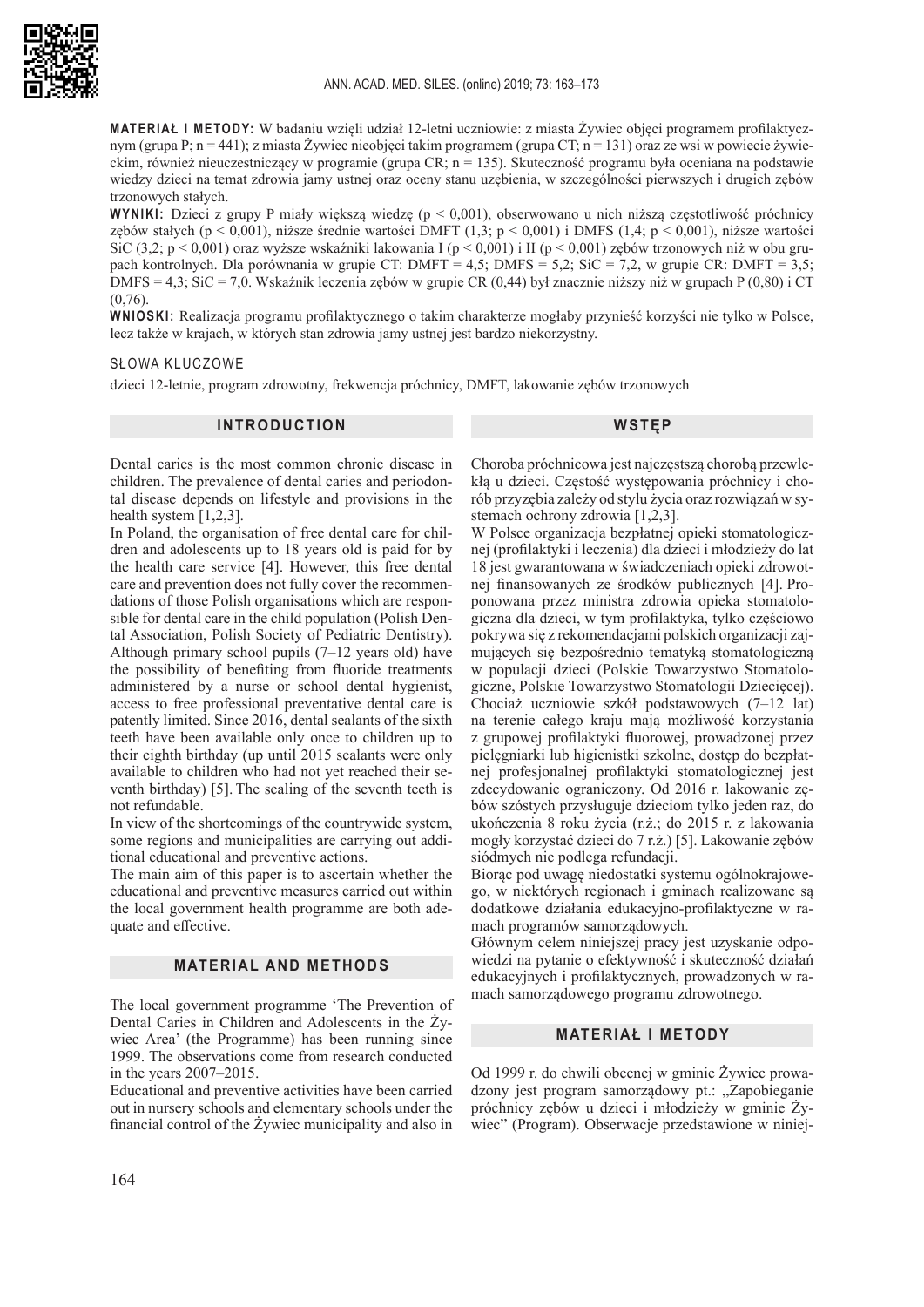

the Local Government Preventive Dental Practice for Children (the Practice) located in one of the largest primary schools in the area.

Free caries prevention (primary and secondary) is aimed at preschool children. A continuation programme is provided for pupils in the first, second and sixth grades of primary school. In addition it is extended to those in the third grade of middle school, if they have been going to the Practice and taking part in the oral health and hygiene programme (middle school students participated in the program until August 31, 2019).

Preschool establishments in Żywiec implement a basic programme promoting health education for oral health, including the implementation of proper hygiene and nutritional habits. In nursery school, children, from the age of four, brush their teeth with fluoride toothpaste at least once a day. In 5- and 6-year-old children, fivefold fluoridation of the teeth is carried out using a brush-on fluoride gel (previously a study on the concentration of fluoride in the Żywiec water supply, registered an amount of  $\leq 0.07$  mg/l, which is not a high level). In addition, children whose permanent molars have come through are invited to the Practice for coating (sealing) of tooth fissures.

The educational activity for early school children (7 and 8-year-olds) is the continuation of visits to the Practice. Here they are given hygiene instructions, reminding them of correct brushing techniques and a series of talks on oral health.

Children in the higher grades of primary school also participate in oral health education. Professional, free dental prophylaxis among 11- and 12-year-old children provides:

- a dental examination and sealing of the second permanent molars,
- evaluation and possible supplementation of previously sealed first permanent molar teeth (the procedure of sealing the sixth teeth is usually undertaken in 6 to 8-year-olds).

Up until 2005 tooth sealing was done by means of Helioseal and since 2005 Helioseal F (Ivoclar Vivadent AG).

The study of 12-year-old children, involved 707 pupils in the 6th grade of primary school, who were divided into 3 groups:

- 1) Prevention group  $P 441$  children from the town of Żywiec, who began their participation in the Preventive Programme in nursery school;
- 2) Control group CT 131 children from the town of  $\dot{Z}y$ wiec who did not participate in the preventive dental treatment within the Programme; the reasons for these children not being included in the Programme were either because of parental apathy or lack of consent, or they were undertaking their own preventive treatment or the molars already had decay and/ /or were being or had been treated;
- 3) Control group CR 135 children from rural areas around Żywiec, who did not participate in the Programme either.

szej pracy pochodzą z badań prowadzonych w latach 2007–2015.

Działania edukacyjno-profilaktyczne prowadzone są na terenie przedszkoli i szkół, których organem prowadzącym jest gmina Żywiec, oraz w Samorządowym Gabinecie Profilaktyki Stomatologicznej dla Dzieci (Gabinet), który ma siedzibę w jednej z największych szkół podstawowych na terenie (miasta) Żywca.

Bezpłatna profilaktyka próchnicy (pierwotna i wtórna) skierowana jest do dzieci przedszkolnych, jednak jej kontynuację przewidziano u uczniów z klas pierwszych, drugich i szóstych szkół podstawowych, a także – biorąc pod uwagę wdrożone wcześniej nawyki higieniczne – u gimnazjalistów klas trzecich, jeśli ci ostatni zgłoszą się do Gabinetu (uczniowie szkół gimnazjalnych uczestniczyli w programie do 31 sierpnia 2019 r.).

W placówkach przedszkolnych w Żywcu realizowane są podstawy programowe dotyczące edukacji prozdrowotnej ukierunkowanej na zdrowie jamy ustnej, wdrażane są właściwe nawyki higieniczno-żywieniowe, a dzieci od 4 r.ż. przynajmniej raz dziennie po posiłku szczotkują zęby pastą z fluorem. W grupach dzieci 5 i 6-letnich prowadzona jest 5-krotna grupowa fluoryzacja zębów metodą szczoteczkowania z zastosowaniem żelu fluorowego (wcześniej wykonano badanie dotyczące stężenia fluorków w wodzie z sieci wodociągu miejskiego Żywca, które nie wykazało podwyższonych wartości tych związków < 0,07 mg/l). Dodatkowo dzieci z wyrżniętymi I zębami trzonowymi stałymi zapraszane są do Gabinetu na zabiegi lakowania (uszczelniania) bruzd zębowych.

Działania edukacyjne wśród dzieci wczesnoszkolnych (7- i 8-letnich) są kontynuacją wizyt adaptacyjnych w Gabinecie. Obejmują one instruktaże higieniczne, przypominające o właściwych technikach mycia zębów, oraz serię pogadanek na temat zdrowia jamy ustnej.

Dzieci ze starszych klas szkół podstawowych (11 i 12-latki) również uczestniczą w edukacji związanej z promocją zdrowia jamy ustnej. Profesjonalna, bezpłatna profilaktyka stomatologiczna u tych dzieci przewiduje:

- przegląd jamy ustnej i lakowanie II zębów trzonowych stałych,
- ocenę i ewentualne uzupełnianie wcześniej zakładanego laku w I zębach trzonowych stałych (zabiegi lakowania zębów szóstych zwykle przeprowadzane są u dzieci 6–8-letnich).

Lakowanie zębów do 2005 r. prowadzono z użyciem światłoutwardzalnego białego laku Helioseal, a od 2005 r. jest to Helioseal F z zawartością fluoru (Ivoclar Vivadent AG).

W badaniu dzieci 12-letnich udział wzięło 707 uczniów klas szóstych, których podzielono na trzy grupy:

- 1) grupę profilaktyczną P 441 dzieci z (miasta) Żywca, objętych Programem profilaktycznym od przedszkola;
- 2) grupę kontrolną CT 131 dzieci z (miasta) Żywca, które nie korzystały z profilaktyki stomatologicznej w ramach realizowanego Programu; przyczynami braku włączenia do Programu były: zaniedbania ro-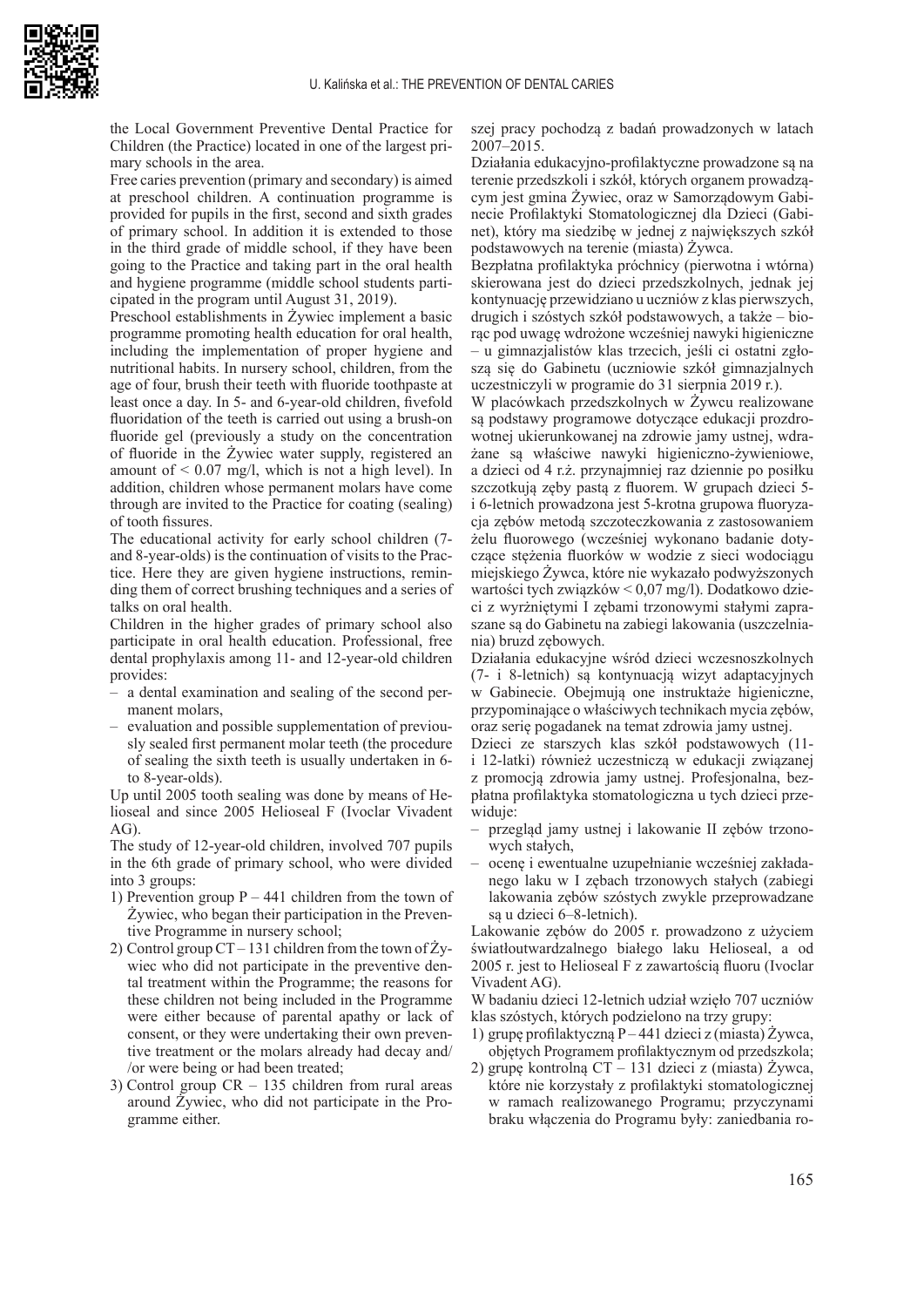

For those children not included in the Programme, oral health promotion was limited either to the school nurse giving basic information related to correct brushing with a fluoride preparation during school fluoridation or by teachers who organised lessons on oral health which were provided in the basic programmes.

The impact of the Programme on the 12-year-olds, pupils in the 6th grade of primary school, were assessed by a questionnaire measuring their knowledge and awareness of dental health procedures and an assessment of the condition of their teeth.

The survey question "What do you know about oral hygiene?" came from the "Your Beautiful Smile" health programme, which was developed by Wrigley in collaboration with the Polish Dental Association in 2000. The assessment of the knowledge of the 12-year-olds was based on the knowledge score obtained from a common analysis of all fourteen sentences in the survey.

The following dental indicators were used to assess the dental condition of the 12-year-old children:

- 1. Frequency of caries shown by the percentage of children with caries in permanent teeth, and in I and II permanent molars.
- 2. The severity of caries, showing the severity of the disease, using the indicators:
	- the average number of DMFT (Decayed, Missing and Filled Teeth) including the components (DT, MT, FT) for permanent teeth,
	- the average number of DMFT including its components for I and II permanent molar teeth (DMF 6 Teeth – DMF6T and DMF 7 Teeth – DMF7T),
	- the average number of DMFS (Decayed, Missing and Filled Surfaces Teeth) with respect to the tooth surface affected by caries and its effects on all permanent teeth as well as I and II molars (DMFS 6 Teeth and DMFS 7 Teeth).
- 3. The relevant indicator of tooth decay the SiC index – Significant Caries Index (according to Bratthall) [6]. This index was calculated for all permanent teeth (SiC) and I and II permanent molar teeth (SiC 6 Teeth – SiC6 and SiC  $\overline{7}$  Teeth – SiC7). For the purposes of the calculations, one third of the children with the most severe caries were considered.
- 4. Treatment index for permanent teeth and I permanent molars. This was calculated as the ratio of teeth filled to the total of teeth with caries plus teeth filled [7].
- 5. Prophylactic index for sealing I and II permanent molars, expressed as the percentage of children with sealed I and II molars (T6 and T7).

The Bioethics Committee of the Medical University of Silesia in Katowice approved the research project (Number KNW/02/KB1/169/11 from 25 October 2011). The parents or legal guardians of the children gave their consent to all the activities relating to the Programme. The Żywiec Council agreed that the data from the Practice documentation could be used in order to carry out the research (Letter BOB.036.3.1.2011 from 19 September 2011).

dziców lub brak zgody na udział w programie, realizowanie profilaktyki we własnym zakresie, aktywna próchnica zębów trzonowych, zęby trzonowe w trakcie leczenia bądź wyleczone;

3) grupę kontrolną CR – 135 dzieci z terenów wiejskich powiatu żywieckiego, również niebiorących udziału w Programie.

U dzieci nieobjętych Programem promocja zdrowia jamy ustnej była ograniczona do przekazania przez pielęgniarkę szkolną podstawowych informacji związanych z właściwym szczotkowaniem zębów preparatem fluorowym podczas szkolnej fluoryzacji zębów. Informacje mogli również przekazywać nauczyciele, którzy prowadzili z dziećmi zajęcia – ujęte w podstawach programowych – dotyczące obszaru edukacyjnego związanego ze zdrowiem.

Efekty i skuteczność Programu u 12-latków, uczniów szóstych klas szkół podstawowych, mierzono poprzez badanie ankietowe oceny wiedzy i świadomości prozdrowotnej oraz ocenę stanu uzębienia. Ankieta "Co wiesz o higienie jamy ustnej?" pochodziła z programu zdrowotnego "Twój Piękny Uśmiech", który powstał dzięki firmie Wrigley przy współpracy Polskiego Towarzystwa Stomatologicznego w 2000 r. Oceny dokonano na podstawie wskaźnika wiedzy uzyskanego ze wspólnej analizy wszystkich czternastu zdań zawartych w ankiecie.

Do oceny stanu uzębienia dzieci 12-letnich zostały wykorzystane następujące wskaźniki stomatologiczne:

- 1. Frekwencja próchnicy, czyli częstość występowania choroby, przedstawiona odsetkiem dzieci z próchnicą w zębach stałych, a także w I i II zębach trzonowych stałych.
- 2. Intensywność próchnicy, wskazująca na ciężkość przebiegu choroby, z wykazaniem wskaźników:
	- średnia liczba DMFT (zęby z próchnicą, usunięte, wypełnione) dla wszystkich zębów stałych z uwzględnieniem składowych (DT, MT, FT),
	- średnia liczba DMFT dla I i II zębów trzonowych stałych (DMF 6 Teeth – DMF6T i DMF 7 Teeth – DMF7T) z uwzględnieniem składowych,
	- średnia liczba DMFS, w odniesieniu do powierzchni zębów dotkniętych chorobą próchnicową i jej skutkami dla wszystkich zębów stałych oraz dla I i II zębów trzonowych (DMFS 6 Teeth i DMFS 7 Teeth).
- 3. Istotny wskaźnik próchnicy zębów SiC index (wg Bratthalla) [6]. Wskaźnik ten obliczono dla wszystkich zębów stałych (SiC) oraz I i II zębów trzonowych stałych (SiC 6 Teeth – SiC6 i SiC 7 Teeth – SiC7). Podczas obliczeń brano pod uwagę 1/3 dzieci z najbardziej nasiloną próchnicą.
- 4. Wskaźnik leczenia dla zębów stałych i I zębów trzonowych stałych. Obliczono go jako stosunek zębów wypełnionych do sumy zębów z próchnicą i wypełnionych [7].
- 5. Wskaźnik profilaktyczny dotyczący lakowania I i II zębów trzonowych stałych, wyrażony poprzez określenie odsetka dzieci z zalakowanymi I i II zębami trzonowymi (T6 i T7).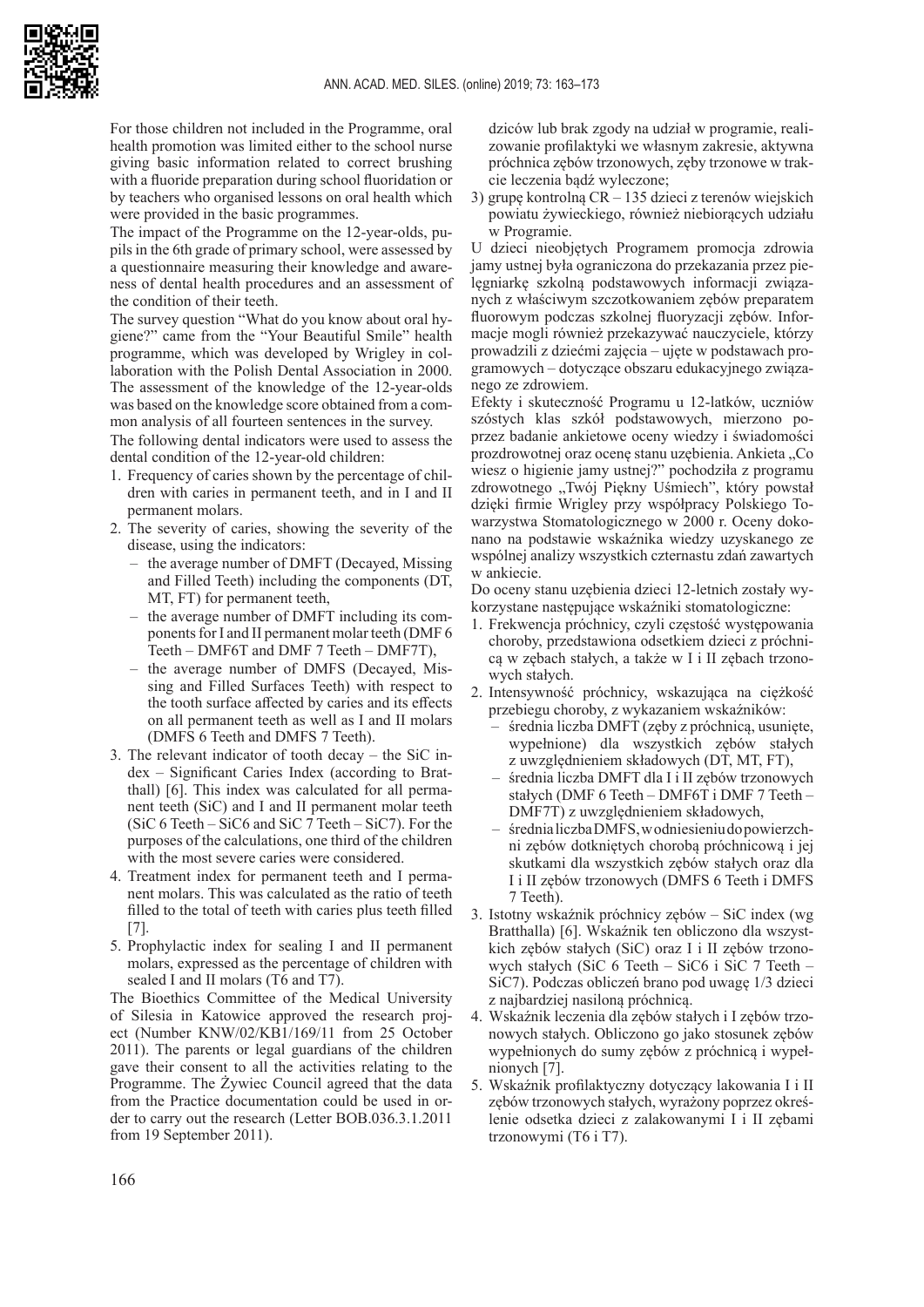

The statistical analysis was performed using STATI-STICA 10.0 PL. Data on the interval scale was presented as averages with standard deviation, and in nominal and ordinal scales as percentages. Interval data was compared using the univariate analysis of variance. Sequential variables were compared using the chi-square test. Results  $p < 0.05$  were assumed to be statistically significant.

## **RESULTS**

Statistically significant lower rates of knowledge were found in the group of 12-year-olds who were not included in the preventive programme, both from the town (CT) and from the country areas (CR), compared to the 12-year-olds from Group P ( $p < 0.001$ ). Comparing the two control groups CT and CR, the knowledge was significantly higher in the 12-year-old CT group ( $p < 0.05$ ; Fig. 1).



**Fig. 1.** Assessment of knowledge for P, CT and CR groups; \*\*\*p < 0.001,  $*$ <sub>p</sub> < 0.05.

**Ryc. 1.** Ocena wiedzy w grupach P, CT i CR; \*\*\* p < 0,001, \*\* p < 0,05.

The incidence of caries in permanent teeth as well as in I and II permanent molars was statistically significantly lower in the P group than in the CT ( $p < 0.001$ ) and CR  $(p < 0.001)$  groups (Fig. 2). There was no statistically significant difference between the CT and CR groups. In Group P, statistically significantly lower mean DMFT and DMFS values were observed compared to the mean values for the CT ( $p < 0.001$ ) and CR groups ( $p < 0.001$ ; Table I). There were no significant differences detected between the CT and CR groups. Certain elements (DT, FT and MT) of the mean DMFT values for permanent teeth were best seen in Group P.

In all the groups, the mean DMFT values (including DT, FT) as well as DMFS indices for permanent first molars were lower compared to the above mentioned values for the total permanent teeth (Table I). Group P

Komisja Bioetyczna Śląskiego Uniwersytetu Medycznego w Katowicach, Uchwałą Nr KNW/02/KB1/169/11 z dnia 25 października 2011 r., pozytywnie zaopiniowała projekt badań. Na wszystkie działania związane z Programem rodzice lub opiekunowie prawni dzieci wyrazili zgodę. Urząd Miejski w Żywcu pismem BOB.036.3.1.2011 z dnia 19 września 2011 r. wyraził zgodę na wykorzystanie danych z dokumentacji Gabinetu do realizacji niniejszej pracy.

Analiza statystyczna została przeprowadzona z użyciem programu STATISTICA 10.0 PL (StatSoft Polska, Kraków). Dane w skali interwałowej przedstawiono jako średnie wraz z odchyleniem standardowym, a w skali nominalnej i porządkowej jako udziały procentowe. Dane w skali interwałowej porównano z wykorzystaniem jednoczynnikowej analizy wariancji. Zmienne w skali porządkowej porównywano testem Chi<sup>2</sup> . Za istotne statystycznie przyjęto wyniki, dla których p < 0,05.

# **WYNIKI**

Wykazano statystycznie istotnie niższe wartości wskaźnika wiedzy w grupach 12-latków nieobjętych programem profilaktycznym, zarówno z miasta (CT), jak i ze wsi (CR), w porównaniu ze wskaźnikiem uzyskanym u 12-latków z grupy P (p < 0,001). Porównując grupy kontrolne CT i CR, wskaźnik wiedzy był istotnie wyższy u 12-latków z grupy CT ( $p < 0.05$ ; ryc. 1).

Częstość występowania próchnicy w zębach stałych, a także w I oraz II zębach trzonowych stałych, była istotnie statystycznie niższa w grupie P niż w grupach CT ( $p < 0.001$ ) i CR ( $p < 0.001$ ; ryc. 2). Nie wykazano natomiast statystycznie istotnej różnicy między grupami CT i CR.

W grupie P stwierdzono statystycznie istotnie niższe wartości średnich liczb DMFT i DMFS względem takich średnich grup CT  $(p < 0,001)$  i CR  $(p < 0,001)$ ; tab. I). Nie stwierdzono istotnych różnic między grupą CT i CR. Poszczególne składowe (DT, FT i MT) średniej liczby DMFT dla zębów stałych najkorzystniej przedstawiały się w grupie P.

We wszystkich grupach wartości średniej liczby DMFT (wraz ze składowymi DT i FT), a także wskaźnika DMFS dla I zębów trzonowych stałych były niższe w porównaniu z wartościami tych wskaźników dla zębów stałych ogółem (tab. I). W grupie P stwierdzono statystycznie istotnie niższe wartości średnich liczb DMFT i DMFS dla I zębów trzonowych stałych względem grup CT ( $p < 0,001$ ) i CR ( $p < 0,001$ ). Zaobserwowano także statystycznie istotnie niższe wartości tych wskaźników w grupie CR względem grupy CT (odpowiednio DMF 6 Teeth:  $p < 0.01$  i DMFS 6 Teeth:  $p \le 0.05$ ).

Najniższe wartości średniej DMFT dla II zębów trzonowych stałych zaobserwowano w grupie P (0,2; tab. I). Wartości wskaźnika DMFS dla II zębów trzonowych u 12-latków z grup P i CR były takie same jak dla średniej liczby DMFT, a w grupie CT nieznacznie większe. W grupie P stwierdzono statystycznie istotnie niższe wartości średnich liczb DMFT i DMFS dla II zębów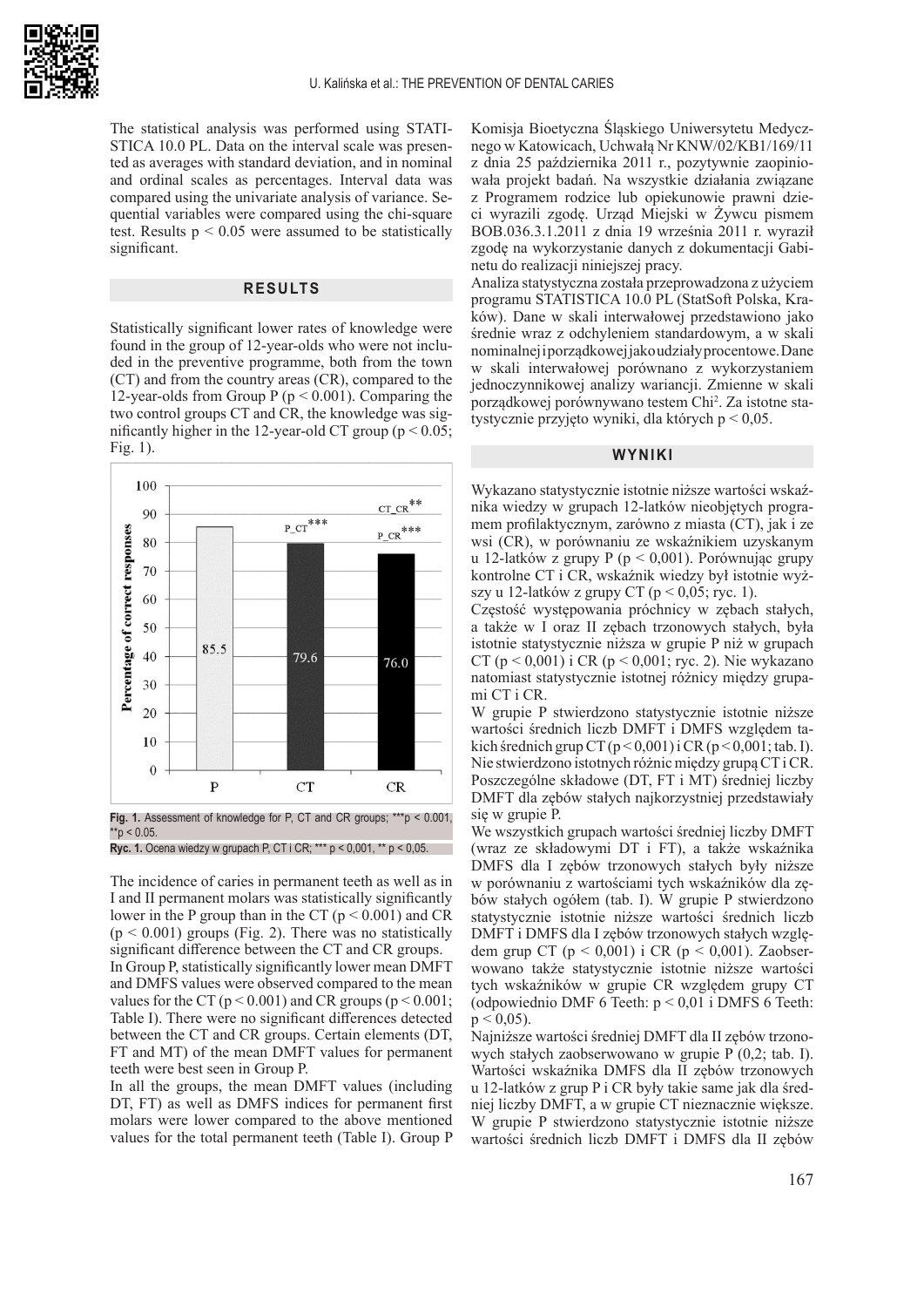



**Fig. 2.** Incidence of caries in permanent teeth and in I and II permanent molars for P, CT and CR groups; \*\*\*p < 0.001. Ryc. 2. Częstość występowania próchnicy w zębach stałych oraz w I i II zębach trzonowych stałych w grupach P, CT i CR; \*\*\* p < 0,001.

had statistically significantly lower mean DMFT and DMFS values for permanent first molars compared with the CT group ( $p < 0.001$ ) and the CR group ( $p < 0.001$ ). There were also statistically significantly lower values of the above indices in the CR group relative to the CT group (DMFT 6 Teeth:  $p < 0.01$  and DMFS 6 Teeth:  $p < 0.05$ ).

The lowest mean DMFT values for permanent second molars were observed in Group P (0.2; Table I). The DMFS values for permanent second molar teeth in the 12-year-olds from Groups P and CR were the same as for the mean DMFT value. In the CT group it was slightly higher. Group P had significantly statistically lower mean DMFT and DMFS values for permanent second molars compared to the CT group  $(p < 0.001)$ and the CR group ( $p < 0.001$ ). There was no significant difference between the CT and CR groups for the DMFT and DMFS values for second molars.

Group P had significantly lower values for SiC for permanent teeth and permanent I and II molars than for Groups CT ( $p < 0.001$ ) and CR ( $p < 0.001$ ). Statistically, there were no significant differences between the CT and CR groups.

There were statistically significantly higher rates of treatment in permanent teeth in Groups P and CT compared to Group CR ( $p < 0.001$ ), whereas Groups P and CT did not differ significantly (Table I). The statistical correlations between the groups for treated first molars and total treated teeth were similar.

The fewest children with sealed permanent first molars were recorded in the CT group (Table II). The percentage of children with sealed permanent first molars in Group P differed statistically significantly from those in the CT and CR groups ( $p \le 0.001$ ). Parallel differences were observed between the groups for the second permanent molars ( $p < 0.001$ ).

trzonowych stałych względem grup CT  $(p < 0,001)$  i CR (p < 0,001). Między grupami CT i CR nie stwierdzono istotnych różnic dla wskaźników DMFT i DMFS dla II zębów trzonowych.

Grupa P miała istotnie niższe wartości wskaźników SiC i SiC6 niż grupy CT i CR  $(p < 0.001)$ . Nie stwierdzono statystycznie istotnych różnic między grupami CT i CR.

Wykazano statystycznie istotnie wyższe wartości wskaźnika leczenia zębów stałych w grupach P i CT względem grupy CR ( $p < 0.001$ ), natomiast grupy P i CT nie różniły się istotnie (tab. I). Zależności statystyczne między grupami w przypadku wskaźnika leczenia dla I zębów trzonowych były analogiczne do wskaźnika leczenia zębów stałych ogółem.

Najmniej dzieci z zalakowanymi zębami trzonowymi stałymi było w grupie CT (tab. II). Odsetek dzieci z zalakowanymi I zębami trzonowymi stałymi w grupie P różnił się w sposób statystycznie istotny od takich wartości w grupach CT i CR ( $p < 0.001$ ). Analogiczne różnice międzygrupowe zaobserwowano w przypadku II zębów trzonowych stałych ( $p < 0.001$ ).

# **DYSKUSJA**

Na podstawie badania ankietowego dzieci 12-letnich wykazano, że działania edukacyjne prowadzone w ramach Programu były skuteczne i przełożyły się na przyrost wiedzy z zakresu zdrowia jamy ustnej. Przypuszczalnie był to jeden z czynników wpływających na lepsze parametry wskaźników zębowych uzyskanych w grupie P w porównaniu z grupami CT i CR. Wyniki ogólnopolskiego badania monitoringowego wskazywały, że w 2014 r. odsetek 12-letnich dzieci wolnych od próchnicy wynosił 24,09, a intensywność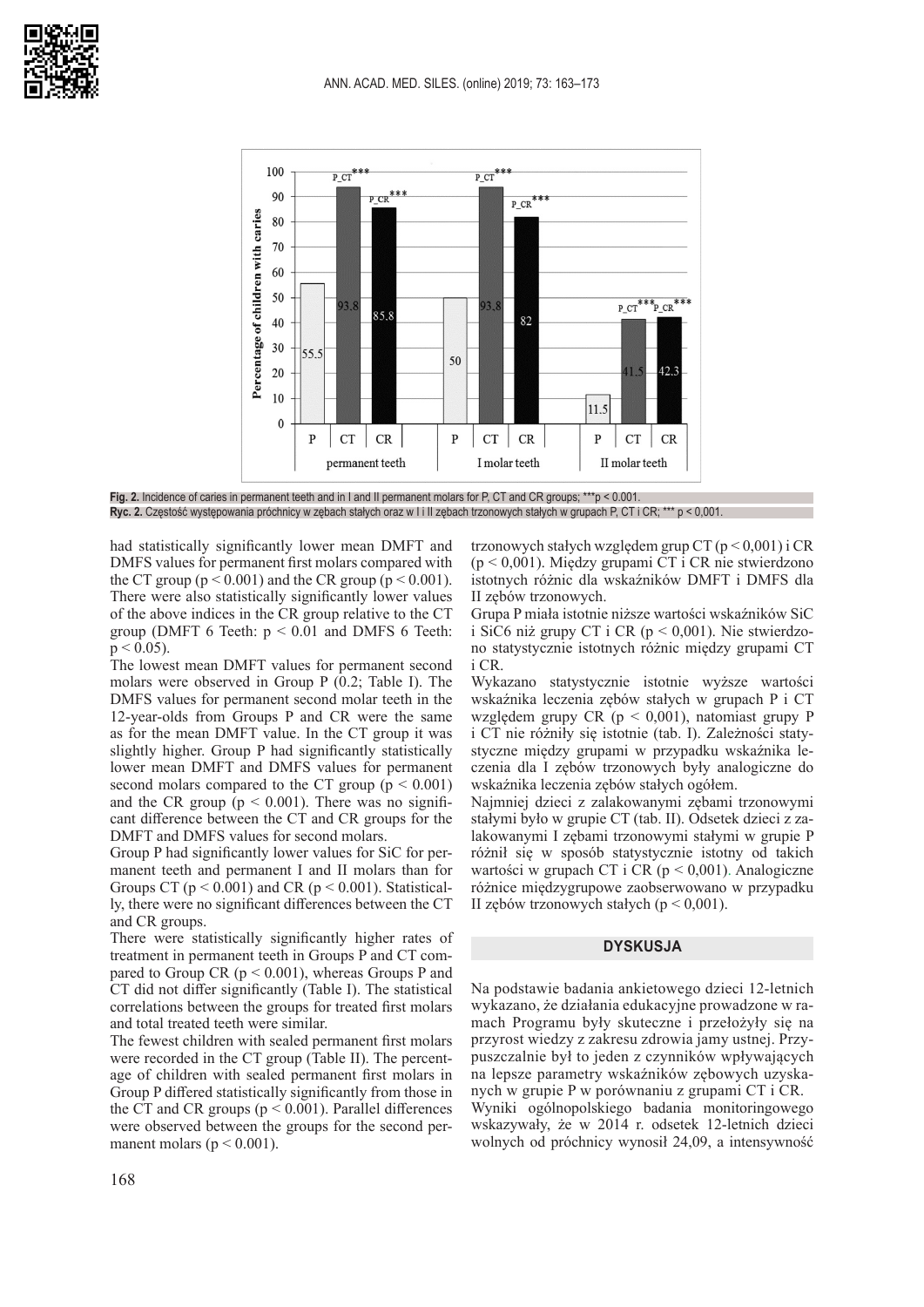

| Table I. Program effectiveness measures in permanent teeth (T), as well as in 1st and 2nd permanent molars (T6 and T7), in groups P, CT and CR $\sqrt$ |  |
|--------------------------------------------------------------------------------------------------------------------------------------------------------|--|
| <b>Tabela I.</b> Mierniki efektywności Programu w zębach stałych (T), a także w I i II zębach trzonowych stałych (T6 i T7) w grupach P, CT i CR        |  |

| <b>Measure</b><br>of effectiveness<br>of Programme | Scope<br>permanent teeth (T) |              | Group P  |      |                          | <b>Group CT</b> |      |      | <b>Group CR</b> |      |  |
|----------------------------------------------------|------------------------------|--------------|----------|------|--------------------------|-----------------|------|------|-----------------|------|--|
|                                                    |                              | $\pmb{\chi}$ | ± 95% CI |      | ± 95% CI<br>$\pmb{\chi}$ |                 | x    |      | ± 95% CI        |      |  |
|                                                    |                              | 1.3          | 1.2      | 1.5  | 4.5                      | 4.0             | 4.9  | 3.5  | 3.0             | 4.1  |  |
| <b>DMFT</b>                                        | 1st molars (T6)              | 0.9          | 0.8      | 1.0  | 3.1                      | 2.9             | 3.3  | 2.2  | 2.0             | 2.5  |  |
|                                                    | 2nd molars (T7)              | 0.2          | 0.1      | 0.2  | 0.7                      | 0.5             | 0.9  | 0.8  | 0.6             | 1.0  |  |
|                                                    | permanent teeth (T)          | 0.28         | 0.21     | 0.35 | 1.15                     | 0.84            | 1.46 | 1.76 | 1.38            | 2.15 |  |
| DT                                                 | 1st molars (T6)              | 0.12         | 0.08     | 0.16 | 0.53                     | 0.37            | 0.70 | 0.88 | 0.69            | 1.07 |  |
|                                                    | 2nd molars (T7)              | 0.08         | 0.04     | 0.11 | 0.36                     | 0.20            | 0.51 | 0.55 | 0.38            | 0.73 |  |
|                                                    | permanent teeth (T)          | 0.01         | 0.00     | 0.02 | 0.15                     | 0.06            | 0.23 | 0.16 | 0.08            | 0.25 |  |
| <b>MT</b>                                          | 1st molars (T6)              | 0.01         | 0.00     | 0.02 | 0.13                     | 0.06            | 0.20 | 0.16 | 0.08            | 0.24 |  |
|                                                    | 2nd molars (T7)              | 0.00         | 0.00     | 0.00 | 0.00                     | 0.00            | 0.00 | 0.00 | 0.00            | 0.00 |  |
|                                                    | permanent teeth (T)          | 1.03         | 0.89     | 1.16 | 3.18                     | 2.81            | 3.54 | 1.59 | 1.24            | 1.95 |  |
| FT.                                                | 1st molars (T6)              | 0.78         | 0.69     | 0.88 | 2.44                     | 2.20            | 2.67 | 1.20 | 0.95            | 1.45 |  |
|                                                    | 2nd molars (T7)              | 0.08         | 0.04     | 0.11 | 0.06                     | 0.20            | 0.51 | 0.24 | 0.09            | 0.38 |  |
|                                                    | permanent teeth (T)          | 1.4          | 1.2      | 1.5  | 5.2                      | 4.6             | 5.9  | 4.3  | 3.5             | 5.1  |  |
| <b>DMFS</b>                                        | 1st molars (T6)              | $1.0\,$      | 0.9      | 1.1  | 3.7                      | 3.4             | 4.1  | 2.9  | 2.5             | 3.4  |  |
|                                                    | 2nd molars (T7)              | 0.2          | 0.1      | 0.2  | 0.8                      | 0.5             | 1.0  | 0.8  | 0.6             | 1.0  |  |
| <b>SiC</b>                                         | permanent teeth (T)          | 3.2          | 3.0      | 3.5  | 7.2                      | 6.6             | 7.8  | 7.0  | 6.1             | 7.8  |  |
|                                                    | 1st molars (T6)              | 2.2          | 2.1      | 2.4  | 4.0                      | 4.0             | 4.0  | 3.8  | 3.7             | 4.0  |  |
|                                                    | 2nd molars (T7)              | 0.5          | 0.3      | 0.6  | 1.9                      | 1.5             | 2.3  | 2.1  | 1.7             | 2.4  |  |
|                                                    | permanent teeth (T)          | 0.80         | 0.75     | 0.84 | 0.76                     | 0.71            | 0.82 | 0.44 | 0.36            | 0.52 |  |
| <b>Treatment index</b>                             | 1st molars (T6)              | 0.86         | 0.82     | 0.90 | 0.82                     | 0.76            | 0.87 | 0.51 | 0.42            | 0.59 |  |

DMFT – average number of permanent teeth affected by active primary or secondary caries (D), teeth removed because of caries (M) and filled (F); DT, MT, FT – elements of average number of DMFT; T – permanent teeth; T6 – permanent first molar; T7 – permanent second molar; DMF6T – average number of permanent first molars (tooth 6) affected by caries, or removed or filled due to caries; DMF7T – average number of permanent second molars (tooth 7) affected by caries, or removed or filled due to caries; DMFS – average number of tooth surfaces affected by caries and their effects; indicator of intensity of decay on tooth surfaces; SiC index – Significant Caries Index (according to Bratthall); SiC6 – Significant Caries Index of first molar; SiC7 – Significant Caries Index of second molar;  $x \pm 95\%$  Cl – mean  $\pm$  confidence interval.

DMFT – średnia liczba zębów stałych dotkniętych aktywną próchnicą pierwotną lub wtórną (D), zębów usuniętych z powodu próchnicy (M) oraz wypełnionych (F); DT, MT, FT – składowe średniej liczby DMFT; T – ząb stały; T6 – I ząb trzonowy stały; ząb szósty; T7 – II ząb trzonowy stały; ząb siódmy; DMF6T – średnia liczba I zębów trzonowych stałych (szóstych) dotkniętych próchnicą, usuniętych i wypełnionych z powodu próchnicy; DMF7T – średnia liczba II zębów trzonowych stałych (siódmych) dotkniętych próchnicą, usuniętych i wypełnionych z powodu próchnicy; DMFS – średnia liczba powierzchni zębów stałych dotkniętych próchnicą i jej skutkami; wskaźnik powierzchniowy intensywności próchnicy zębów stałych; SiC index – istotny wskaźnik próchnicy zębów (wg Bratthalla); SiC6 – istotny wskaźnik próchnicy I zebów trzonowych stałych; SiC7 – istotny wskaźnik próchnicy II zebów trzonowych stałych; x ± 95% Cl – średnia ± przedział ufności.

**Table. II.** Sealant indicators for Groups P, CT and CR

| Tabela II. Wskaźnik lakowania zebów w grupach P. CT i CR |                    |                            |                 |                 |  |  |  |  |  |
|----------------------------------------------------------|--------------------|----------------------------|-----------------|-----------------|--|--|--|--|--|
| <b>Sealant indicators</b>                                | Scope              | <b>Group P</b>             | <b>Group CT</b> | <b>Group CR</b> |  |  |  |  |  |
|                                                          | at least one tooth | 96.8                       | 16.0            | 28.8            |  |  |  |  |  |
| Percentage of children with sealant on 1st molars (T6)   | all four teeth     | 43.3                       | 0.8             | 3.7             |  |  |  |  |  |
| Percentage of children with sealant on 2nd molars (T7)*  | at least one tooth | 92.2<br>1.9<br>69.0<br>0.0 |                 | 5.5             |  |  |  |  |  |
|                                                          | all current teeth  |                            |                 | 1.8             |  |  |  |  |  |

\* Out of 100% of children who already have their 2nd molar.

\* Za 100% przyjęto liczbę dzieci, które miały wyrżnięte zęby siódme.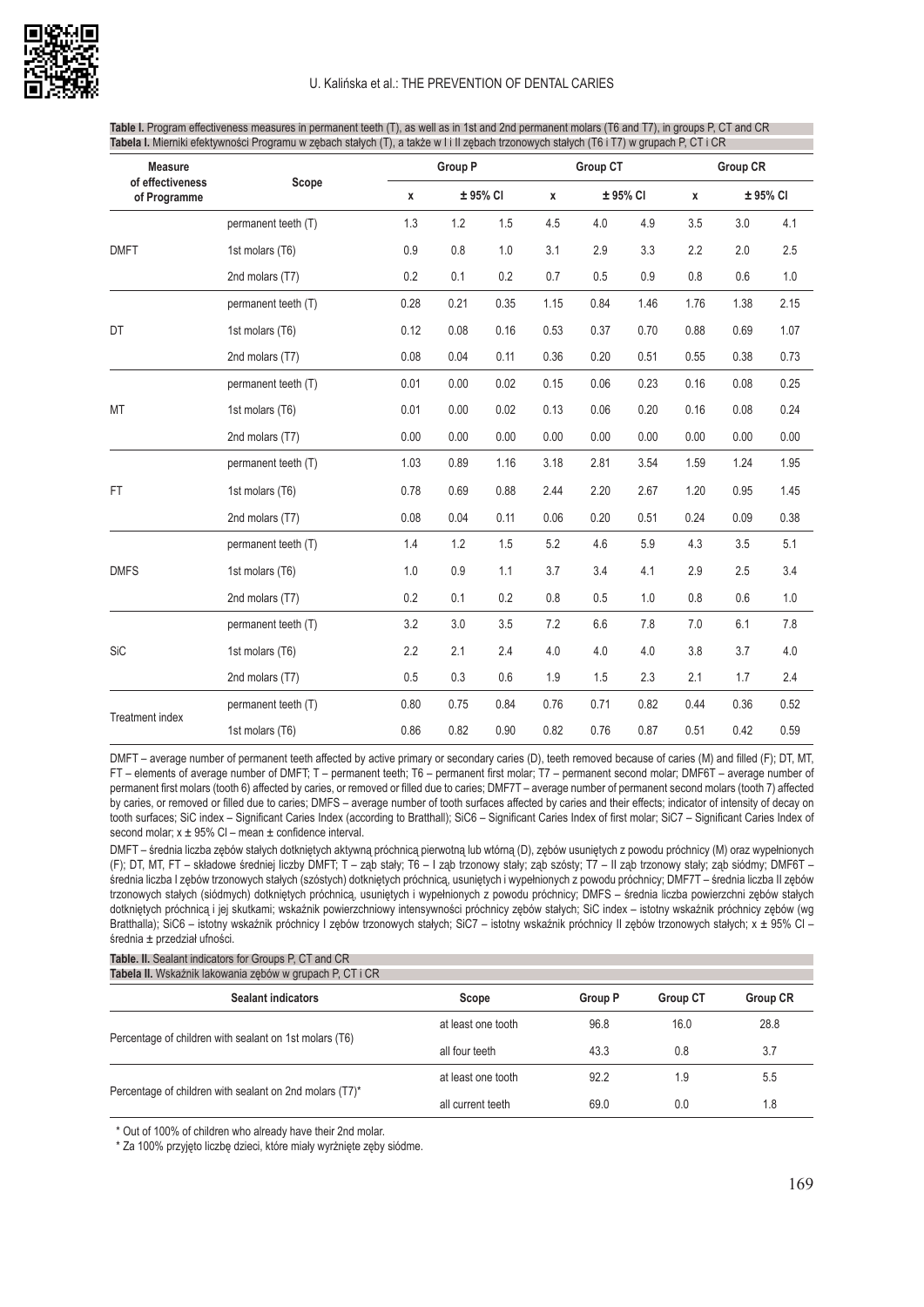## **DISCUSSION**

Based on this survey, it has been shown that the educational activities carried out within the Programme were effective and resulted in an increase in oral health knowledge. This was one of the factors influencing the improved parameters of the dental indicators obtained in the P group compared to the CT and CR groups.

The results of a nationwide monitoring study reported that in 2014 the percentage of 12-year-old children free from caries was 24.09, and the frequency of caries expressed by the average DMFT value reached 2.81 [8]. In the control groups, CR and CT, the percentage of children without caries was lower than in the nationwide survey and was 14.2 and 6.2, respectively, while the DMFT value was higher with CR 3.5 and CT 4.5. Against this background the percentage of children without caries for Group P was 44.5 and the mean DMFT was 1.3. It is worth emphasising that the DMFS surface area index for Group P was comparable to DMFT and it was 1.4, which means that decay was usually limited to one tooth surface. Unfortunately, in the CT and CR groups, the frequency of surface caries DMFS (CT 5.2 and CR 4.3) was decidedly higher than the DMFT in these groups (CT 4.5 and CR 3.5). This indicates that carious lesions in children from both control groups occurred on several dental surfaces.

The incidence of caries and DMFT values for Group P are similar to those results from other studies in Poland. In the Łódź Voivodeship, children from the preventive group who had undergone sealing of the sixth tooth registered 62.1% and 1.45 and in Poznań 60.67% and 1.59 [9,10]. Similar results in other European countries include: German 12-year-olds (50% and 1.0) and, in a German preventive group from the city of Dortmund, where children were given a sealant on their sixth and seventh teeth (57.25% and 1.62) [11].

Similarly, a high incidence of dental caries for children in the CT group, but with a lower DMFT, were found in Poland: Składnik-Jankowska and Kaczmarek [12] in a town in Lower Silesia (84.3% and 3.71) and Rojek et al. [13] in the town of Łobez in West Pomerania (80% and 2.73). A higher prevalence of tooth decay than in the CT group was noted in the Poznań Positive Control Group (97.87% and 5.02) [14]. A lower incidence of caries and mean DMFT values as in the group of 12-year- -olds from the CR group was found by Nuca et al. [15] in 12-year-olds in Romania (77.2% and 3.31).

In Poland, a lower frequency and severity of dental caries (DMFT) was found by Perkowska et al. [9] in the Łódź Voivodeship (83.30% and 2.2), and a higher frequency by Składnik-Jankowska and Kaczmarek [12] in a rural area in Lower Silesia (96.9% and 5.25), and Rojek et al. [13] in the rural areas of Łobez in West Pomerania (93.4% and 4.35).

The treatment rate for permanent teeth both in the prevention group (0.80) and in the control group (0.76) was higher than in 12-year-olds in a Polish monitoring study in 2014 (0.6) [8]. Unfortunately, the number of

próchnicy wyrażona średnią liczbą DMFT osiągnęła wartość 2,81 [8]. W grupach kontrolnych CR i CT odsetek dzieci wolnych od próchnicy był niższy niż w badaniu ogólnopolskim i wynosił odpowiednio 14,2 i 6,2, natomiast wartość DMFT była wyższa – w CR 3,5 i CT 4,5. Grupa uczestnicząca w Programie profilaktycznym (P) na tym tle wypadła bardzo korzystnie. Odsetek dzieci wolnych od próchnicy wynosił 44,5, a średnia liczba DMFT – 1,3. Warto podkreślić, że wskaźnik powierzchniowy DMFS w grupie P był porównywalny z DMFT i wynosił 1,4, co oznacza, że ubytki próchnicowe ograniczone były najczęściej do jednej powierzchni zębowej. Niestety w grupach CT i CR intensywność próchnicy powierzchni zębowych DMFS (odpowiednio: CT 5,2 i CR 4,3) była zdecydowanie wyższa od liczby DMFT (CT 4,5 i CR 3,5). Wskazuje to, że ubytki próchnicowe u dzieci z obu grup kontrolnych występowały na kilku powierzchniach zębowych.

Porównując wyniki badań dzieci 12-letnich w niniejszej pracy z innymi danymi, można zaobserwować, że podobna jak w grupie P częstość występowania próchnicy oraz liczba DMFT występuje w Polsce w woj. łódzkim u dzieci z grupy profilaktycznej, które zostały poddane lakowaniu zębów szóstych (62,1% i 1,45), oraz w Poznaniu (60,67% i 1,59) [9,10]. Podobne wyniki w innych krajach europejskich odnotowano u 12-latków z grupy profilaktycznej IP5 z Dortmundu, których w latach 1997–2007 poddano lakowaniu bruzd zębów szóstych i siódmych (57,25% i 1,62) [11].

Podobnie wysoką częstość występowania próchnicy dla zębów stałych jak u dzieci w grupie kontrolnej CT, jednak o niższej liczbie DMFT, stwierdzili w Polsce Składnik-Jankowska i Kaczmarek [12] w małym mieście w woj. dolnośląskim (84,3% i 3,71) oraz Rojek i wsp. [13] w mieście Łobez w woj. zachodniopomorskim (80% i 2,73). Wyższą intensywność choroby niż w grupie CT odnotowano w poznańskiej grupie pozytywnie kontrolnej (97,87% i 5,02) [14]. Podobną częstość występowania próchnicy oraz średnią liczbę DMFT jak w grupie 12-latków z grupy CR stwierdzili Nuca i wsp. [15] u 12-latków w Rumunii (77,2% i 3,31).

W Polsce niższą częstość i intensywność próchnicy (DMFT) uzyskali Perkowska i wsp. [9] w woj. łódzkim (83,30% i 2,2), natomiast wyższą Składnik-Jankowska i Kaczmarek [12] w środowisku wiejskim w woj. dolnośląskim (96,9% i 5,25) oraz Rojek i wsp. [13] na obszarach wiejskich okolic miasta Łobez w woj. zachodniopomorskim (93,4% i 4,35).

Zadowalające jest, że wskaźnik leczenia dla zębów stałych u 12-latków zarówno z grupy P (0,80), jak i CT (0,76) był wyższy niż u 12-latków w polskim badaniu monitoringowym w 2014 r. (0,6) [8]. Niestety 12-latki ze wsi (CR) miały 2-krotnie mniej wyleczonych zębów niż ich rówieśnicy z miasta (0,44). Dzieci z grupy CT z Żywca nie zostały zakwalifikowane do Programu, a tym samym do lakowania zębów, m.in. ze względu na stwierdzoną próchnicę zębów trzonowych. Niemniej jednak zgłaszały się do samorządowego gabinetu profilaktyki stomatologicznej, ponieważ prowadzono w nim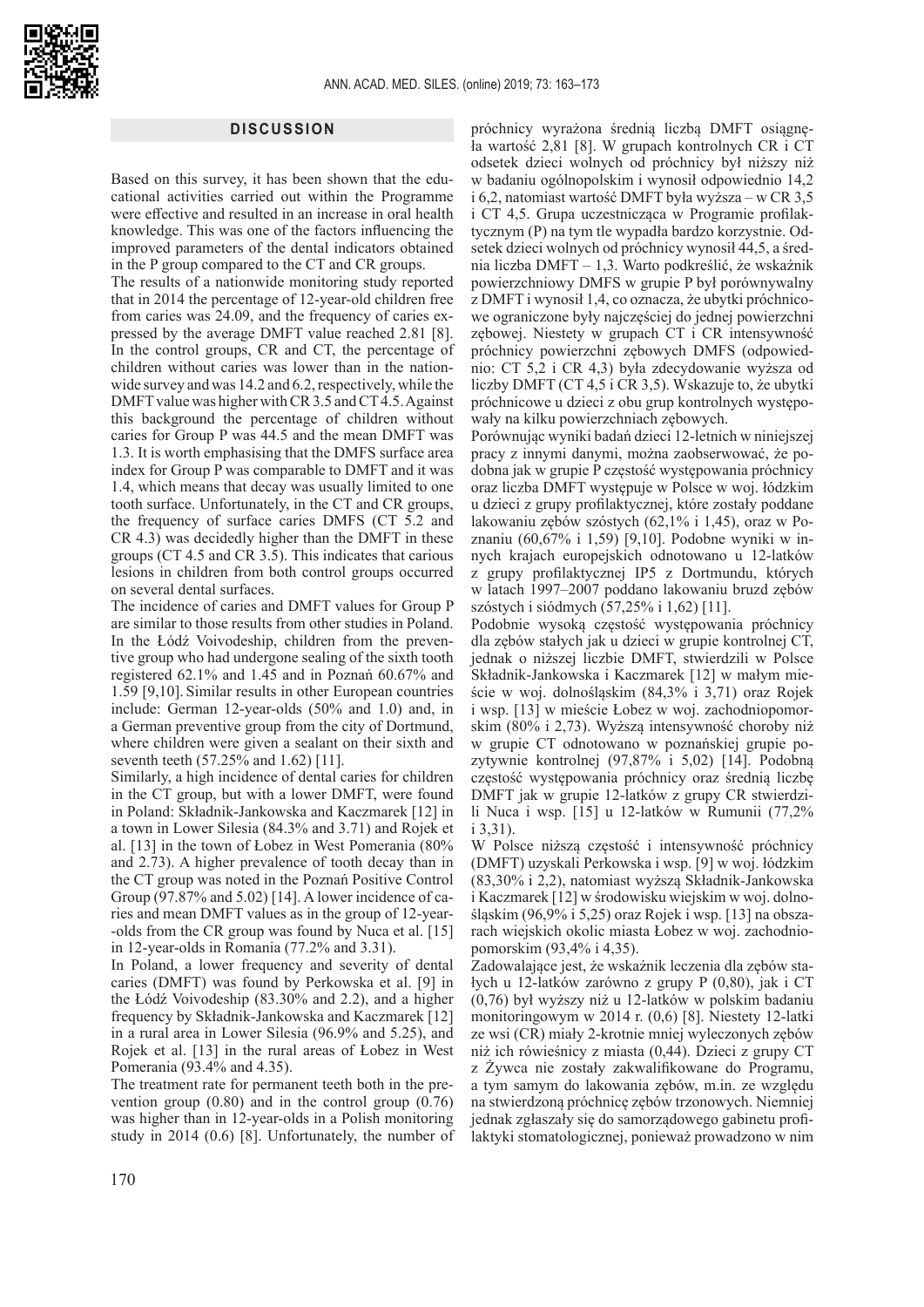

treated teeth in the 12-year-olds from the countryside (CR) was two times less than the treated teeth in their urban counterparts (0.44). The children from the town of Żywiec in the control group (CT) did not qualify for the Programme. One of the reasons for this was because of the caries which were identified in their molars. However, they still came to the Practice because of the free dental check-ups. It was quite important that during the visits in the Practice, parents were given information about the state of their children's teeth because in the majority of cases, at a subsequent check-up, the children's teeth problems were found to have cleared up. Children and parents from the Żywiec countryside did not receive information on the current state of their child's teeth nor guidelines on prevention, which could have had a negative impact on the low rate of treatment in the CR group.

The SiC index value for permanent teeth in Group P was 3.2. This confirms that this group met the expectations included in the National Health Program 2007– –2015, which assumed a reduction in the SiC rate to a value of 4 as well as the assumptions made by the WHO that by 2015 there would be a significant reduction to 3 in the incidence of caries in European 12-year-olds [16,17]. The SiC index for permanent teeth in both the CT and CR groups was high (7.2 and 7.0, respectively) and was similar to the values for SiC from the nationwide survey in 2012 (7.4) [18]. This is alarming, and all the more so, given that the WHO's assumptions for the SiC value for European countries were already reached in 2010 in 12-year-olds in Germany  $(2009 - 2.2)$ , Sweden  $(2008 - 2.5)$ , and Finland  $(2009 - 1.3)$  [19]. The SiC index for first molars in both control groups (CT 4.0 and CR 3.8) is very concerning. A SiC value of 4 suggests that at least one third of the children in both control groups had problems with all their permanent first molar teeth. In addition, the DT and FT values of the median number of DMFT for the first molars (sixth) in the CT and CR groups (0.53 and 2.44 and 0.88 and 1.20) showed that the situation was particularly worrying among the 12-year-olds from the countryside. To add to this bad news, the condition of the sixth teeth in both control groups using the MT values was 0.13 in the CT group and 0.16 in the CR group, which meant that in these groups, because of caries in the sixth teeth, there was a corresponding average loss of the sixth teeth of 1.3% and 1.6% out of the total number of teeth. In comparison, in the prophylactic group, the MT value for the sixth teeth was only 0.01. The effectiveness of the Programme was particularly evident when assessing the condition of the second molar teeth (seventh). The incidence of caries and the DMFT values for the 7th teeth in the prevention group (P) were 11.55% and 0.2 respectively. In the children in the control groups CT and CR, the incidence of caries and the mean DMFT for the second molar teeth was almost four times higher than that found in Group P (CT 46.55% and 0.7 and CR 42.35% and 0.8).

bezpłatne kontrolne przeglądy jamy ustnej. Przekazywanie podczas wizyt w Gabinecie informacji o stanie uzębienia było dość istotne dla rodziców, ponieważ większość dzieci, u których wcześniej stwierdzono zęby chore, w trakcie kolejnego, kontrolnego badania miała wyleczone zęby, o czym informuje wskaźnik leczenia oraz średnia liczba FT. Dzieci i rodzice ze wsi w powiecie żywieckim nie otrzymywali informacji dotyczących aktualnego stanu uzębienia dzieci oraz wskazówek profilaktyczno-leczniczych, co mogło mieć wpływ na niski wskaźnik leczenia w grupie CR.

Wartość wskaźnika SiC dla zębów stałych w grupie P wynosiła 3,2. Potwierdza to zrealizowanie w tej grupie oczekiwań ujętych w Narodowym Programie Zdrowia na lata 2007–2015, który zakładał obniżenie wskaźnika SiC do wartości 4, oraz założeń WHO, przewidujących obniżenie istotnego wskaźnika próchnicy w grupie 12- -latków w Europie do wartości 3 do 2015 r. [16,17]. Wskaźnik SiC dla zębów stałych w grupach CT i CR był wysoki (odpowiednio 7,2 i 7,0) i osiągnął zbliżone wartości do SiC z badania ogólnopolskiego z 2012 r. (7,4) [18]. Utrzymujący się przez wiele lat tak wysoki wskaźnik SiC w populacji polskich 12-latków, który jednocześnie nie wykazuje tendencji do obniżenia [8], budzi zaniepokojenie, tym bardziej że założenia WHO w odniesieniu do wartości wskaźnika SiC dla krajów europejskich zostały spełnione już przed 2010 r. w grupach dzieci 12-letnich w Niemczech (2009 – 2,2), Szwecji (2008 – 2,5) i Finlandii (2009 – 1,3) [19]. Niepokojąca była wartość SiC dla I zębów trzonowych w obu grupach kontrolnych (CT 4,0; CR 3,8). Wartość 4,0 sugerowała, że przynajmniej 1/3 dzieci w tych grupach miała chore wszystkie pierwsze zęby trzonowe stałe. Dodatkowo wartości składowych DT oraz FT średniej liczby DMFT dla I zębów trzonowych (szóstych) w grupach CT i CR (0,53 i 2,44 oraz 0,88 i 1,20) dowodziły, że sytuacja była niepokojąca zwłaszcza w grupie 12-latków ze wsi. Niezadowalająca była również liczba MT, która w grupie CT wyniosła 0,13, a w CR 0,16. W grupach CT i CR z powodu próchnicy nastąpiła więc utrata (odpowiednio) średnio 1,3% i 1,6% zębów szóstych z ogólnej liczby tych zębów. Dla porównania w grupie profilaktycznej liczba MT dla zębów szóstych wyniosła zaledwie 0,01. Skuteczność Programu była szczególnie widoczna podczas oceny stanu II zębów trzonowych stałych (siódmych). Częstość występowania próchnicy i liczba DMFT dla zębów siódmych w grupie P wyniosły odpowiednio 11,55% i 0,2. U dzieci z grup kontrolnych CT i CR, nieobjętych lakowaniem I i II zębów trzonowych, frekwencja próchnicy i średnia liczba DMFT II zębów trzonowych osiągnęła niemal 4-krotnie wyższe wartości od tej, którą stwierdzono w grupie P (CT 46,55% i 0,7; CR 42,35% i 0,8). Lakowanie bruzd zębów lakami szczelinowymi istotnie przyczynia się do zmniejszenia próchnicy i jest zalecanym zabiegiem profilaktycznym u dzieci [20,21]. Analizując wyniki stanu uzębienia w grupie P można potwierdzić taką tezę, ponieważ dzieci z grupy profi-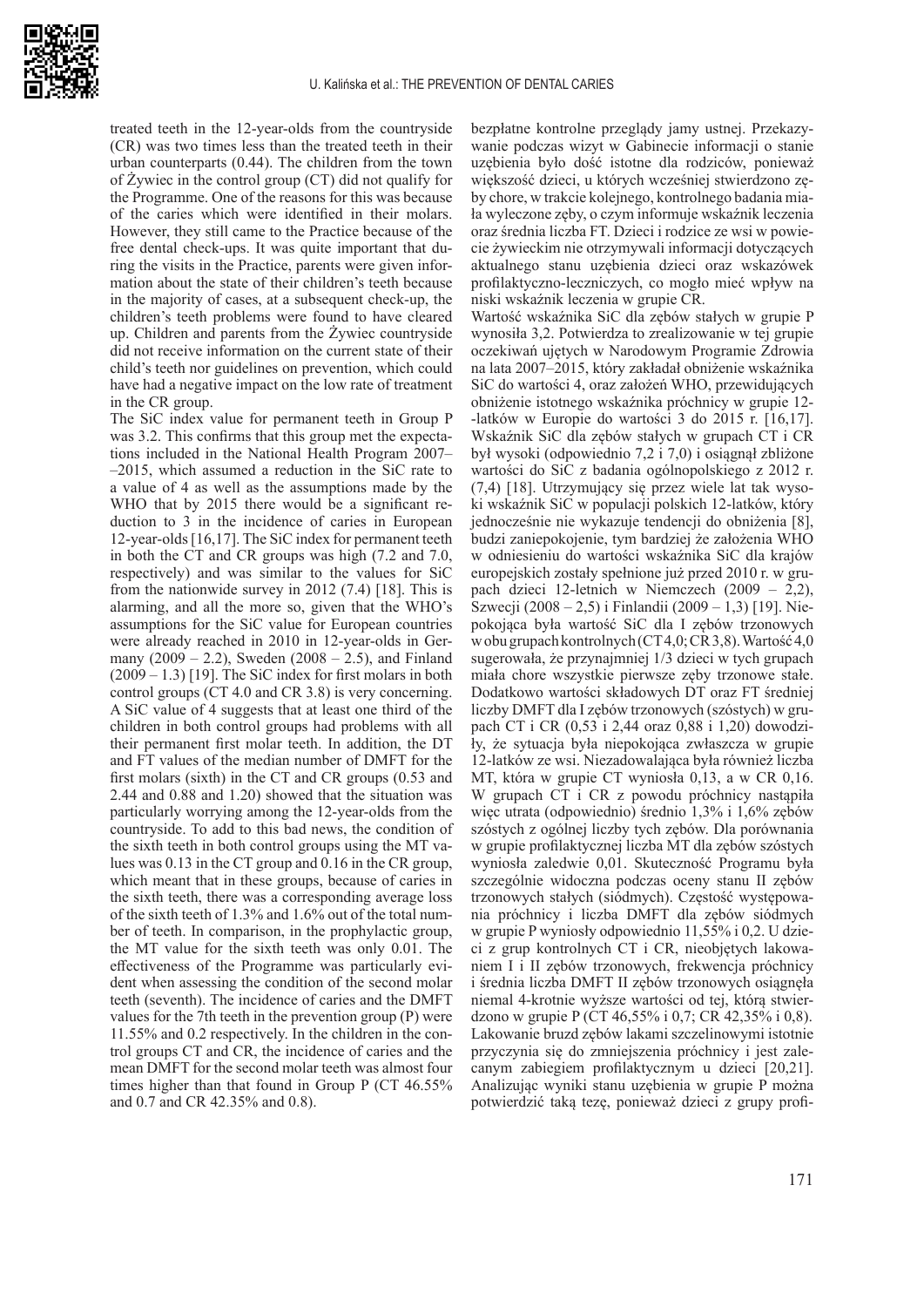

Sealing tooth fissures significantly contributes to the reduction of caries and is a recommended prophylactic treatment for children [20,21]. The condition of the teeth in Group P can confirm this thesis, because children from the Żywiec preventive group who underwent dental sealing had significantly better dental health than their peers from the control groups.

The results of a nationwide monitoring study in 2012 reported that the percentage of 12-year-old children with dental sealing in Poland was 32.9, in urban areas 36.2, and in rural areas 28.6 [18]. However, in the national assessment, very large differences were found among voivodeships (the percentage ranged from 1.4 to 56.0). In the CT and CR groups, the percentage of children who have had at least one sixth tooth sealed was 16.03 and 28.75, respectively, with sealant on the seventh tooth: 1.92 and 5.46. A totally different picture emerged in the Group P. The percentage of children with at least one sealed sixth tooth was 96.83 and the seventh was 92.17, with all four of the sixth teeth sealed in 43.31% of children. The 3.17% of children with unsealed sixth teeth and 7.83% with unsealed seventh teeth in this group can be explained by the fact that they did not visit the dentist in the prevention clinic prior to the study.

Bearing in mind the reports in Polish and foreign literature which prove and confirm the positive effect of preventive sealant on the health of the teeth, we should look at the results of: Wędrychowicz-Welman and Stopa [14] – during a 3-year preventive programme including tooth sealing, the rate of tooth decay in a group of 11–12-year-olds was reduced; Hilt [22] – after a 5-year study of tooth sealants found 54.1% of sealed first molar teeth was preserved; Vrbic [23] – who after sealing up to 95.8% of the teeth surfaces, found, three years later, that the teeth were still completely sealed; Schulte et al. [24] – thanks to tooth sealant there was a reduction in the intensity of caries in groups of 12-year-old children from Heidelberg and Montpellier; Siudmak [11] – 12-year-olds from Dortmund, who did not have tooth sealant applied had a threefold greater chance of caries than their counterparts in the prevention group.

## **CONCLUSIONS**

The indices of the frequency and intensity of caries in 12-year-olds indicated the high level of effectiveness of the Preventive Programme. In the 12-year-olds from the rural areas there were higher preventive and remedial needs for permanent teeth than for their urban peers. National preventive and remedial programmes in Poland are insufficient to ensure good oral health. It would be beneficial for Poles to have a national dental prevention programme that would provide all children with health education, tangible access to dental services from an early age, guaranteed tooth sealing of the sixth teeth after the age of 8 and guaranteed preventive sealing of the seventh teeth up to the age of 13 years. These educational and preventive actions introduced in the Programme could also benefit those countries where

laktycznej z Żywca, poddane zabiegom uszczelniania lakiem I i II zębów trzonowych stałych, miały zęby w zdecydowanie lepszym stanie niż ich rówieśnicy z grup kontrolnych.

Wyniki ogólnopolskiego badania monitoringowego z 2012 r. informują, że odsetek dzieci 12-letnich, które miały uszczelnione lakiem zęby trzonowe, w Polsce wynosił 32,9, w mieście 36,2, a na wsi 28,6 [18]. W ocenie ogólnopolskiej wykazano jednak bardzo duże różnice między województwami (odsetek wynosił od 1,4 do 56,0). W grupach CT i CR odsetek dzieci, u których podczas badania stwierdzono obecność laku w przynajmniej jednym zębie szóstym, wyniósł odpowiednio 16,03 i 28,75, a w zębie siódmym 1,92 i 5,46. Odmienna sytuacja była w grupie P. Odsetek dzieci z zalakowanym przynajmniej jednym zębem szóstym wyniósł 96,83, a siódmym – 92,17, przy czym zalakowane wszystkie cztery zęby szóste stwierdzono u 43,31% dzieci. Brak laku w zębach szóstych u 3,17%, a w siódmych u 7,83% dzieci z grupy P należy tłumaczyć niezgłoszeniem się uczniów do lakowania zębów w gabinecie profilaktyki w okresie poprzedzającym badanie, z którego pochodzą dane przedstawiane w pracy.

Uwzględniając doniesienia ujęte w polskim i zagranicznym piśmiennictwie, które udowadniają i jednocześnie potwierdzają pozytywny wpływ profilaktycznego lakowania na zdrowie zębów, należy zwrócić uwagę na wyniki: Wędrychowicz-Welman i Stopy [14] – 3-letni program profilaktyczny, w tym lakowanie zębów, obniżył przyrost próchnicy w grupie 11–12-latków; Hilt [22] – po 5 latach obserwacji od lakowania utrzymano lak w 54,1% pierwszych zębów trzonowych; Vrbica [23] – po 3 latach od zabiegu uszczelniania aż 95,8% powierzchni zębowych nadal było całkowicie pokrytych lakiem; Schulte i wsp. [24] – dzięki lakowaniu zębów obniżono intensywność próchnicy w grupach dzieci 12-letnich z Heidelbergu i Montpellier; Siudmak [11] – u 12-latków z Dortmundu, nieobjętych lakowaniem zębów, występowało 3-krotnie większe prawdopodobieństwo zachorowania na próchnicę niż u ich rówieśników z grupy profilaktycznej.

## **WNIOSKI**

Wskaźniki częstości i intensywności próchnicy u 12- -latków wskazują na dużą efektywność Programu profilaktycznego. U 12-latków ze wsi obserwuje się większe potrzeby profilaktyczno-lecznicze dla zębów stałych, zwłaszcza I i II zębów trzonowych stałych, niż u ich rówieśników z miasta. Ogólnokrajowe programy profilaktyczno-lecznicze w Polsce, zarówno te wcześniejsze, jak i obecne, są niewystarczające dla zapewnienia zdrowia jamy ustnej. Korzystne dla stanu zdrowia Polaków byłoby utworzenie programu profilaktyki stomatologicznej o charakterze narodowym, który zapewniłby wszystkim dzieciom niezależnie od miejsca zamieszkania: edukację zdrowotną, rzeczywisty dostęp do świadczeń stomatologicznych od najmłodszych lat, gwarantowane uzupełnianie laku w zębach szóstych po 8 r.ż. oraz profilaktyczne lakowanie zębów siódmych